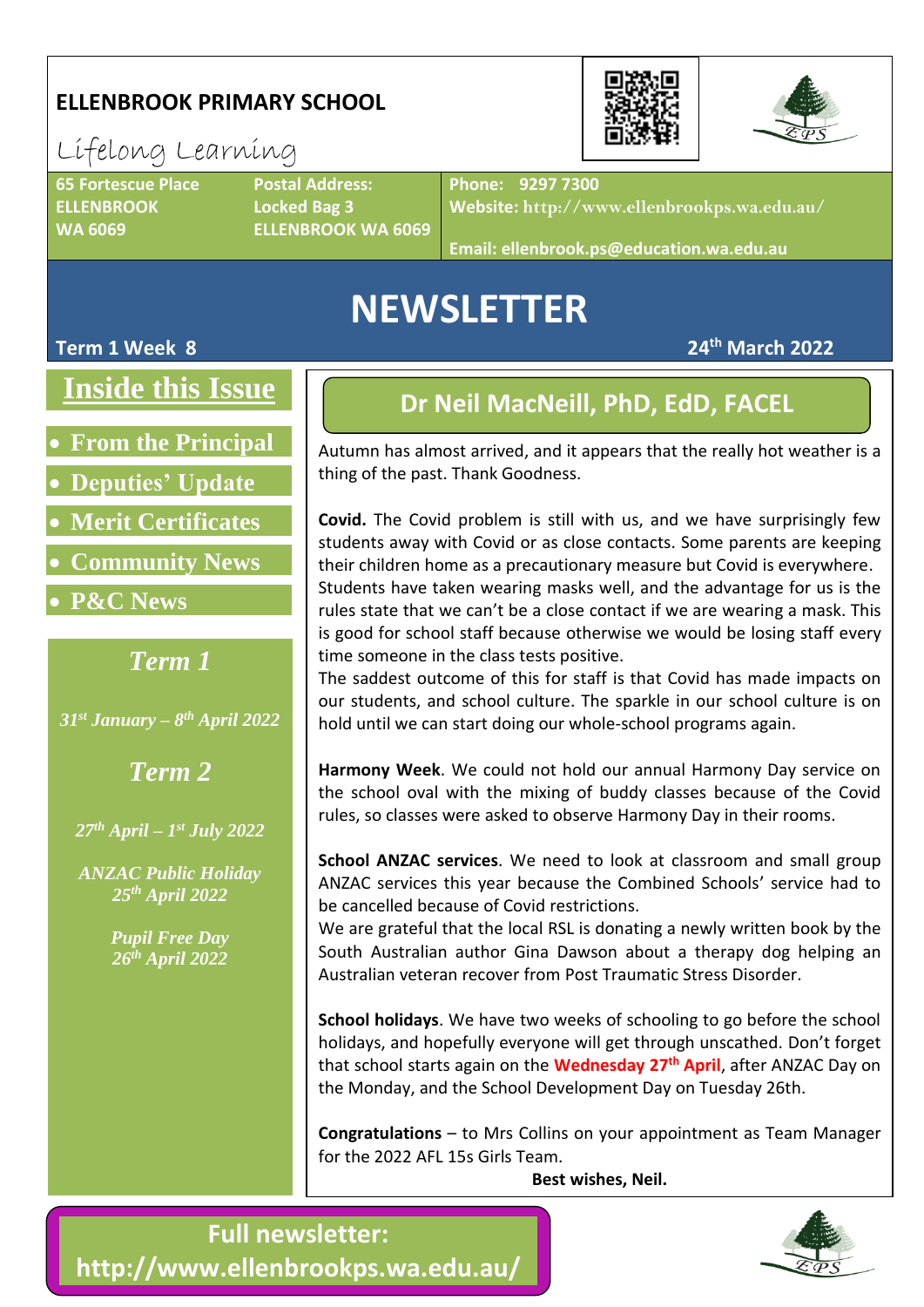

|                                                                                                                                                                                                                                                                                                                                                                                                                                                                                                                                                            |                                                                                                                                                                                                                                                                  | <b>DEPUTIES' UPDATE</b>                                                                                                                                                                                                                                                                                                                                                                                                                                                                                                                                                                                                                                                                                                                                                                                                                                                                                                                                                                                                                                                                                                 |
|------------------------------------------------------------------------------------------------------------------------------------------------------------------------------------------------------------------------------------------------------------------------------------------------------------------------------------------------------------------------------------------------------------------------------------------------------------------------------------------------------------------------------------------------------------|------------------------------------------------------------------------------------------------------------------------------------------------------------------------------------------------------------------------------------------------------------------|-------------------------------------------------------------------------------------------------------------------------------------------------------------------------------------------------------------------------------------------------------------------------------------------------------------------------------------------------------------------------------------------------------------------------------------------------------------------------------------------------------------------------------------------------------------------------------------------------------------------------------------------------------------------------------------------------------------------------------------------------------------------------------------------------------------------------------------------------------------------------------------------------------------------------------------------------------------------------------------------------------------------------------------------------------------------------------------------------------------------------|
| Congratulations!<br><b>Merit Certificates</b>                                                                                                                                                                                                                                                                                                                                                                                                                                                                                                              |                                                                                                                                                                                                                                                                  | Absentees - Just a reminder to parents/caregivers that yo<br>to notify the school of any student absences. Ellenbrook P<br>is http://www.ellenbrookps.wa.edu.au/.                                                                                                                                                                                                                                                                                                                                                                                                                                                                                                                                                                                                                                                                                                                                                                                                                                                                                                                                                       |
|                                                                                                                                                                                                                                                                                                                                                                                                                                                                                                                                                            |                                                                                                                                                                                                                                                                  |                                                                                                                                                                                                                                                                                                                                                                                                                                                                                                                                                                                                                                                                                                                                                                                                                                                                                                                                                                                                                                                                                                                         |
| <b>Winners</b><br><b>Tengaru</b><br><b>Van Der Held</b><br><b>Sierra Marsh-Caporn B2</b><br><b>Mackayla Davis</b><br><b>Fidel Mahati</b><br><b>Charlotte Baldwin</b><br><b>Khyia Fraser</b><br><b>Michael Nolan</b><br><b>Sharaey Quince</b><br><b>Nitro Best</b><br><b>Dylan Fenton</b><br><b>Shivansh Gowda</b><br><b>Harper Peake</b><br><b>Zoe Tjea</b><br><b>Noah Wicki</b><br><b>Tristan Gusakoski</b><br><b>Ayden Shaw</b><br><b>Lily Grosso</b><br><b>Zane Paikos</b><br><b>Evangeline Bell</b><br><b>Tiairma Caraher</b><br><b>Preston O'Hara</b> | <b>B2</b><br><b>B6</b><br><b>B6</b><br><b>R4</b><br><b>R4</b><br><b>R5</b><br><b>R5</b><br><b>Y1</b><br><b>Y1</b><br><b>Y1</b><br><b>Y1</b><br><b>Y1</b><br><b>Y1</b><br><b>Y2</b><br><b>Y2</b><br><b>Y5</b><br><b>B5</b><br><b>B5</b><br><b>B6</b><br><b>B6</b> | New SMS Messaging - You may receive an SMS from +61<br>your child has been marked with an unexplained abser<br>message you can respond to the text message advising if y<br>the office if your child should be at school.<br>Unwell Students - Please ensure you keep your child at he<br>send your child to school if they have flu like<br>vomiting/diarrhoea.<br>Homework and home reading- We are discouraging the<br>material (books, homework, and food to share) from I<br>danger of transmitting germs.<br>Student Health Care Summary - If there are any changes<br>care please either download the health care summa<br>http://www.ellenbrookps.wa.edu.au/ or come to the offic<br>either email it back using ellenbrook.ps@education.wa.e<br>office.<br>School Contributions Voluntary - In 2022 parents an<br>attending Ellenbrook Primary School are asked to contribut<br>\$40 per child in Year 1 to 6, \$50 per child in Pre-Primary<br>Kindergarten. Thank you to all those who have paid thei<br>have not paid these fees through the Book Order with Cam<br>in cash, cheque or EFTPOS at the Office. |
| Lifelong Learning                                                                                                                                                                                                                                                                                                                                                                                                                                                                                                                                          |                                                                                                                                                                                                                                                                  |                                                                                                                                                                                                                                                                                                                                                                                                                                                                                                                                                                                                                                                                                                                                                                                                                                                                                                                                                                                                                                                                                                                         |

**Absentees** – Just a reminder to parents/caregivers that you can use the website to notify the school of any student absences. Ellenbrook Primary School website i[s http://www.ellenbrookps.wa.edu.au/.](http://www.ellenbrookps.wa.edu.au/)

**New SMS Messaging -** You may receive an SMS from +61 447 877 396 advising your child has been marked with an unexplained absence. If you receive a message you can respond to the text message advising if your child is sick or ring the office if your child should be at school.

**Unwell Students** – Please ensure you keep your child at home if unwell. Do not send your child to school if they have flu like symptoms and/or vomiting/diarrhoea.



**Homework and home reading**- We are discouraging the bringing of shared material (books, homework, and food to share) from home because of the danger of transmitting germs.

**Student Health Care Summary** – If there are any changes to your child's health care please either download the health care summary from the website <http://www.ellenbrookps.wa.edu.au/> or come to the office for a copy. You can either email it back using [ellenbrook.ps@education.wa.edu.au](mailto:ellenbrook.ps@education.wa.edu.au) or drop to the office.

**School Contributions Voluntary –** In 2022 parents and carers of students attending Ellenbrook Primary School are asked to contribute:

\$40 per child in Year 1 to 6, \$50 per child in Pre-Primary and \$60 per child in Kindergarten. Thank you to all those who have paid their fees, however if you have not paid these fees through the Book Order with Campion, they can be paid in cash, cheque or EFTPOS at the Office.

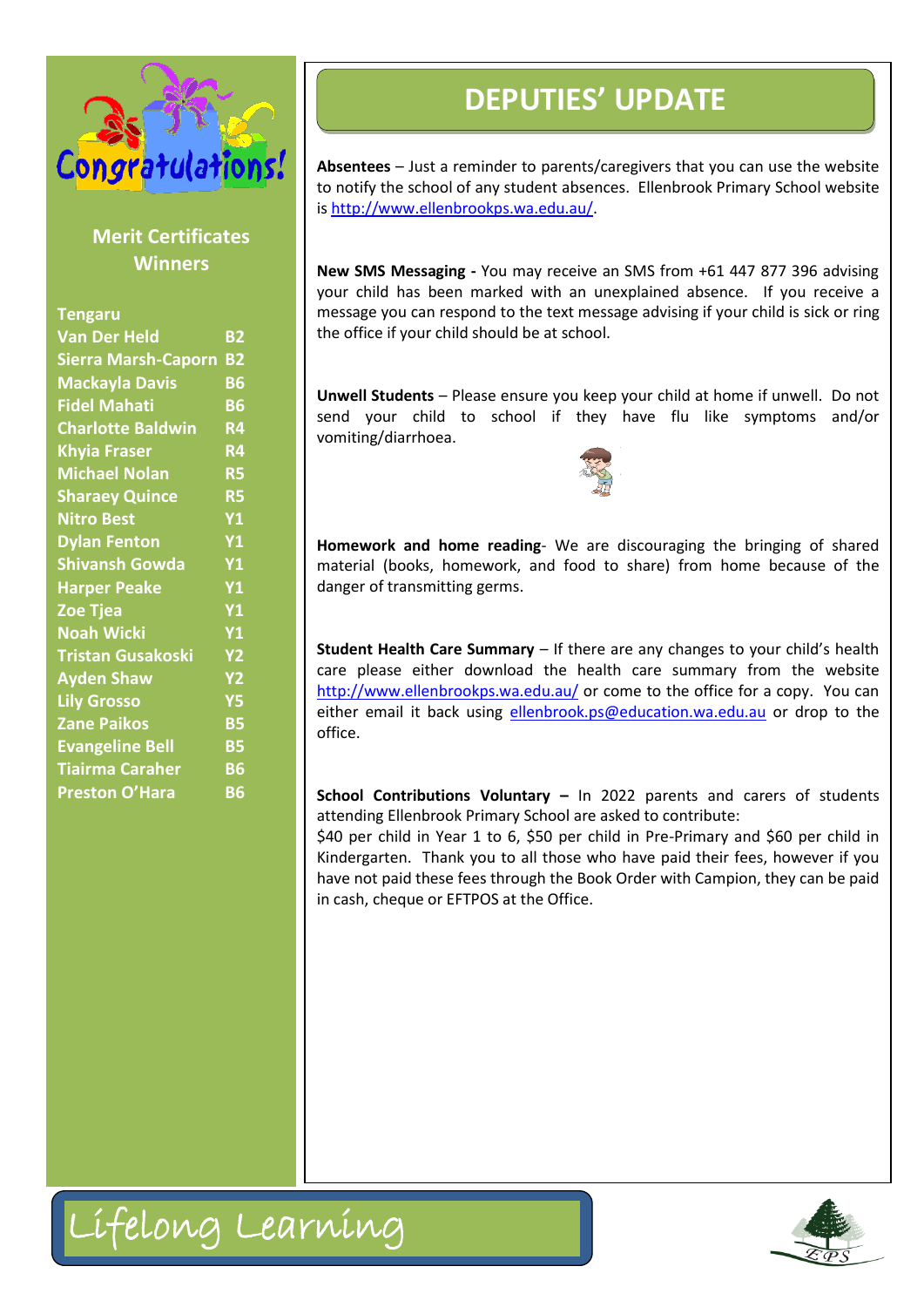## *Term 1*

*31st January – 8 th April 2022*

### *Term 2*

*27th April – 1 st July 2022*

*ANZAC Public Holiday 25th April 2022*

> *Pupil Free Day 26th April 2022*

## **P& C U PD ATE**

## P&C Chatter

*The next meeting is scheduled for Thursday 28th of April 2022.* 

Meetings will be advertised in the P&C Info Board and Early Learning Notice Board and on the Facebook page – Ellenbrook PS P&C.

We are still welcoming members so if you would like to see what it's all about, please join us and membership is just \$1 for the year.

Due to Covid restrictions when we have final numbers we can advise where the meeting can be held.

#### *Uniform Shop*

Uniform stock – please be aware due to minimum orders and stock on order some sizes may be sold out at times. Our volunteers will be in touch with you if this is the case and let you know all the details. We appreciate your understanding.

Just a reminder that as a P&C we decided to not open the Uniform Shop on Tuesday mornings to parents/ guardians and students during Term 1 and will take appointments for new students and sizing requests only.

We will still be taking orders on Flexischools and the P&C box in the Front Office. The Uniform Order forms will be restocked soon and can be found next to the P&C info board on blue block wall.

To book an appointment please email uniforms@eipspandc.org.au Thank you for your understanding.

#### *Canteen News*

The Canteen is still in full swing this term and providing amazing lunches and recess treats to our students.

Can't make it into the canteen? Simply place your student's order on Flexischools for lunch and recess and the wonderful canteen staff will do the rest.

#### *Leavers 2022*

Can you hear the buzz of excitement? That's right, order forms for the Leavers Tshirts and Jackets have been distributed. Didn't get one? Please email [Leavers@eipspandc.org.au](mailto:Leavers@eipspandc.org.au) and they will help you out.

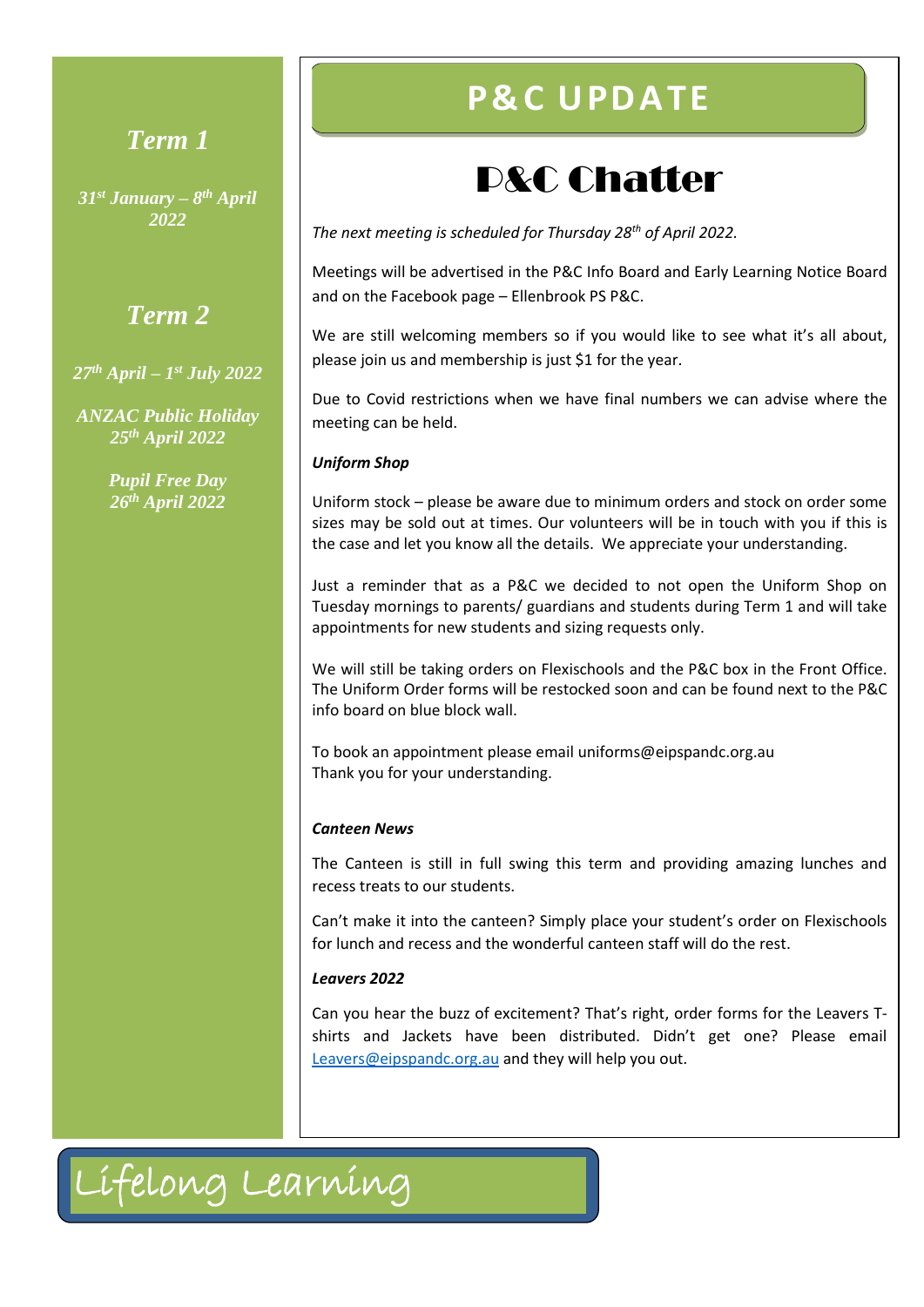## WA STATE SCHOOLGIRLS U12 TRIALS



Registrations are now open to trial for the WA State Schoolgirls U12 Football (Soccer) team. Eligible players need to be 11 or 12 years of age in 2022. Successful players will Travel to Darwin (NT) in October for the national titles. A backup plan to play in Albany in a regional competition is scheduled as was successfully done in 2021. You are welcome and encouraged to come to **ALL** trials both North and South. Country players and distance players are encouraged to attend and will be given every opportunity to trial. If there are any constraints with distance, times, etc, please contact Scott Halpin on the email below. ALL players throughout WA are eligible provided they attend school and are 11 or 12 years of age in 2022. The players selected will train Saturdays with light, tactical training while the squad will play games leading up to the championships on some Saturdays. Attendance at these sessions can be negotiated will flexibility allowed.

**Trials are planned and will be confirmed on the SSWA site:**

**Trial 1 – 30th April: Butlers Reserve, Corbett st. Scarborough**

**Trial 2 – 7 th May: Aubin Grove Rec Centre, Camden Blvd, Aubin Grove**

**Trial 3 – 14th May: Butlers Reserve, Corbett st. Scarborough**

**Trial 4 – 21st May: Aubin Grove Rec Centre, Camden Blvd, Aubin Grove**

**Preliminary Squad selected - 22nd May (18 players or by invitation) SSWA website**

**Trial 5 – 4 th June: Butlers Reserve, Corbett st. Scarborough**

**Trial 6 – 11th June: Aubin Grove Rec Centre, Camden Blvd, Aubin Grove**

**Team selected 12th June SSWA website** 

**All trials commence at 1pm**

Nominate at<https://www.schoolsportwa.com.au/product/football-girls-12s-interstate-nomination-form/>